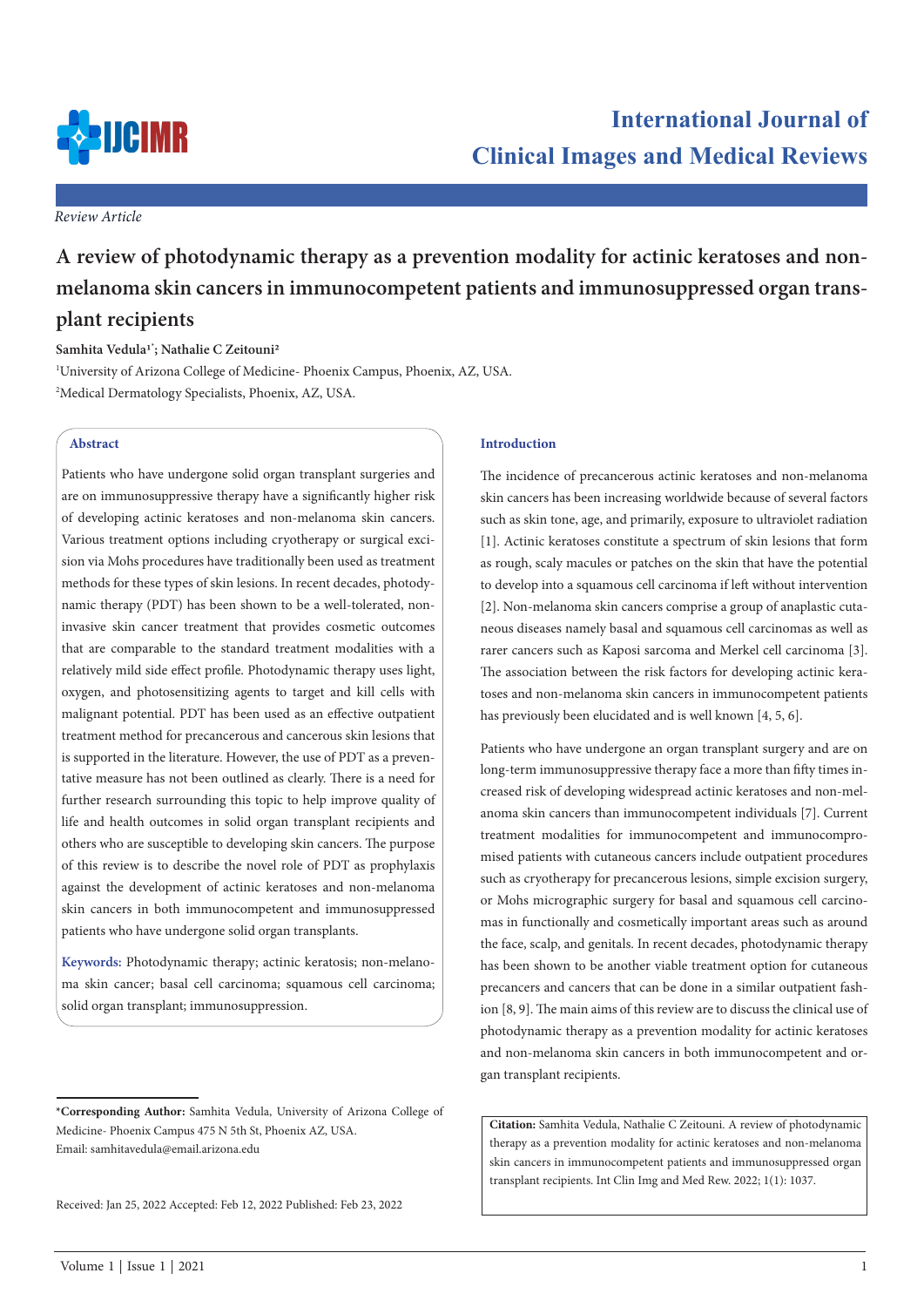# **Background**

Photodynamic therapy (PDT) is a treatment method that utilizes light, oxygen, and photosensitizing agents such as aminolevulinic acid or methylaminolevulinate to kill cancer cells. The process capitalizes on the heme synthesis pathway. PDT necessitates the exogenous administration of one of the photosensitizing agents either intravenously or epidermally in order to form protophorphyrin IX, which is a photosensitive agent. The accumulated protophorphyrin IX in tumor cells is then subjected to an LED light source. The interaction of light with the affected area of skin initiates the formation of reactive oxygen species that ultimately cause tumor cell death by attacking the cancer cells in the areas with accumulated protophorphyrin [10, 11].

Over the years, there has been much research into various light sources that can be used for PDT. Cutaneous photodynamic therapy most commonly uses LED light sources in either the red or blue range. Red light (635 nm) has been used as the predominant source of PDT in Europe. However, blue light (400 nm) is more widely available in the United States. Some research has been published that compares bluelight and red-light photodynamic therapy. Helander et al. studied the effects of red versus blue light illumination in PDT using aminolevulinic acid in vitro and found that the efficacy of treatment was several folds higher with blue light than with red light [12]. However, they also noted that red light seemed to induce more apoptosis than blue light. In another study in 2018, Maytin et al. concluded that both blue and red-light therapy were equally safe and effective in patients with basal cell nevus syndrome [13]. PDT destroys any surrounding blood vessels that may have been nourishing the tumor cells, but is limited to only areas that the light source can reach; typically, this localizes to the superficial layers of the skin and mucosa and thus, is not a feasible cancer treatment method for visceral or deeper cancers.

#### **Side effect profile of PDT**

The major reported adverse event in PDT treatment is pain. The pain, at times, can be so intolerable to patients that it leads to incomplete treatment regimens. There is some research on pain-reducing interventions that can accompany PDT including inhaled oxygen/nitrous oxide during treatment that has been shown to significantly reduce pain and therapy interruptions. Other common side effects include a burning, tingling, erythema, or edema at the target site immediately after treatment is stopped. Rare side effects of photodynamic therapy include allergic contact dermatitis reported with methylaminolevulinate use, suppression of the innate and adaptive immune responses, and the potential to stimulate future skin carcinogenesis. Though rare, adverse events can be even more dangerous in organ transplant recipients who are already in an immunocompromised state and should not be ignored in patients presenting with side effects caused by PDT [14, 15, 16].

#### **Risk factors in organ transplant recipients**

Studies show that 40% of malignancies that develop in organ transplant recipients are cutaneous cancers. Within this patient population, Caucasians have up to a 50% chance of being diagnosed with skin cancer and non-whites have around a 6% chance. There are several factors that increase the risk further in organ transplant recipients. In addition to increased ultraviolet radiation exposure, prior skin cancer history, type of transplant, and intensity of immunosuppressive therapy following transplant surgery play a role in the development of non-melanoma skin cancers in organ transplant patients [17, 18, 19]. Patients with a history of pretransplant skin cancer are at nearly a three times higher risk of post-transplant malignancies including non-melanoma skin cancers [20]. Several studies have also shown an association between both the degree and duration of immunosuppressive therapies using cyclosporine, azathioprine, and high-dose corticosteroids and an increased incidence of both non-melanoma and melanoma skin cancers. Particularly, a 2016 meta-analysis of 27 research studies found that azathioprine increases the risk of developing squamous cell carcinoma more than other post-transplant immunosuppressive agents [21].

There have been numerous cases showing that heart and lung transplant recipients account for the greatest number of post-transplant non-melanoma skin cancers [22, 23]. In a cohort study conducted in Norway of 2,561 heart and renal transplant patients, those who underwent a heart transplant were 2.9 times more likely to develop squamous cell carcinomas than the renal transplant recipients [24]. Yearly full-body skin exams are recommended for all patients; however, there are no formal guidelines currently in place regarding skin checks for organ transplant recipients. In 2019, a widespread study was conducted to develop a standardized approach to skin cancer screening in solid organ transplant recipients. The research showed that highrisk transplant patients who are Caucasian should be screened within two years after surgery, while all other high-risk patients should be screened within five years after transplant. They identified 'high-risk' patients as those who had thoracic organ transplants, are above the age of 50, and are male [25]. Due to their increased susceptibility to skin cancer because of their immunocompromised state, dermatologic follow-up of organ transplant recipients should be included in posttransplant disease management plans.

# **Prevention of actinic keratoses with PDT**

Actinic keratoses are the most common precancerous skin lesions that present primarily on heavily sun-exposed areas typically involving the head and neck. They are characterized by a proliferation of neoplastic keratinocytes of variable sizes and shapes with abnormal nuclei and are found in the epidermis. They are more prevalent in light-skinned immunocompetent individuals as well as many immunocompromised patients such as those who have undergone an organ transplant. Actinic keratoses have the ability to either spontaneously enter remission, remain stable without further progression, or develop into invasive squamous cell carcinoma with a rare chance of metastasis [26]. The development of actinic keratoses into squamous cell carcinoma has been analyzed. Studies show that it is very difficult to predict whether an actinic keratosis will progress into a squamous cell carcinoma; however, it is significant to note that most squamous cell carcinomas arise from actinic keratoses. They can present either as singular lesions or as multiple within a localized field of skin [27, 28, 29].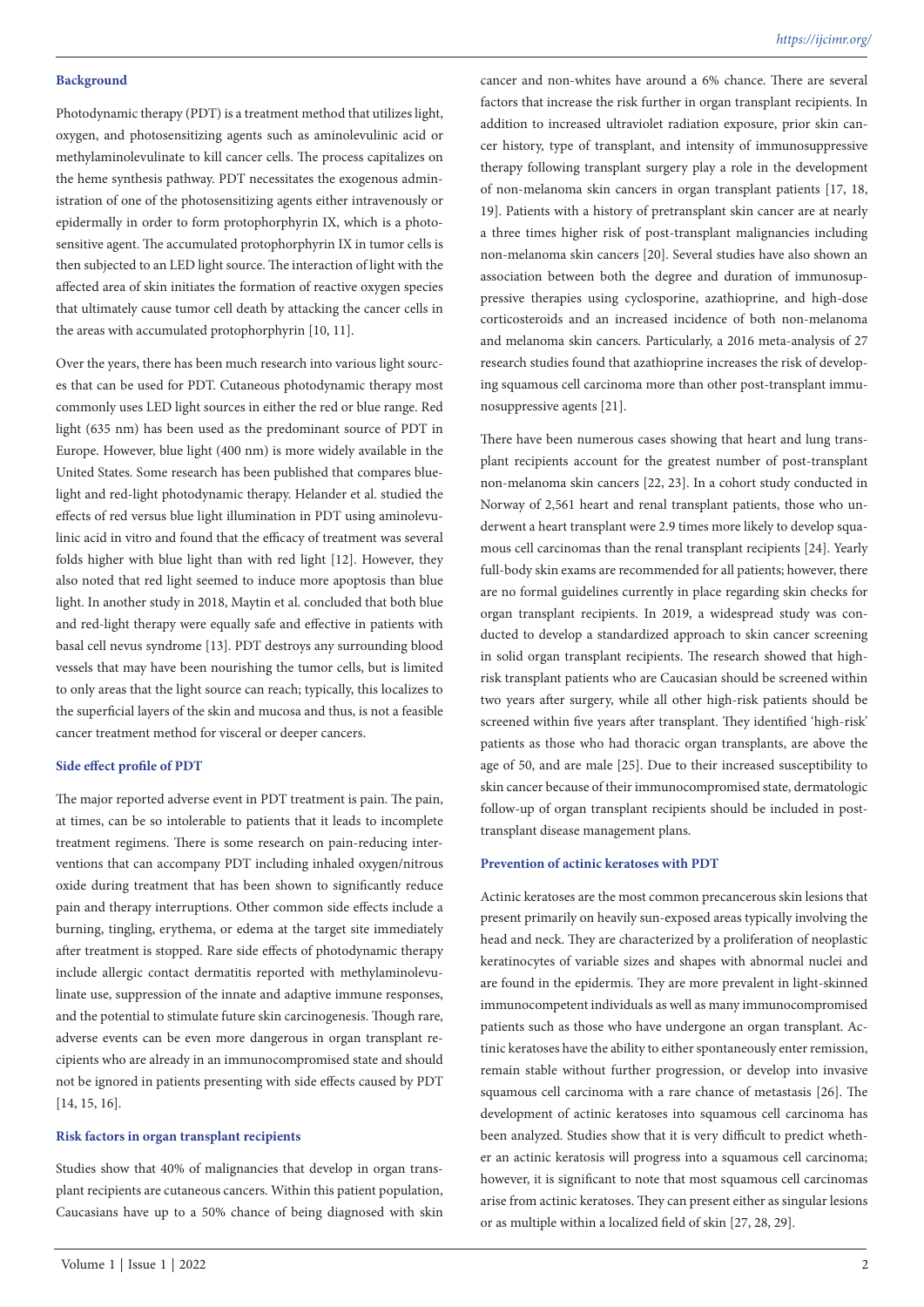To prevent the progression of actinic keratoses current treatment modalities include cryotherapy, chemical peels, and PDT. Of these procedures, PDT is known for its high efficacy in preventing the development of squamous cell carcinoma from actinic keratoses especially when there are multiple lesions located in areas of skin with poor wound healing. Additionally, PDT has been shown to have excellent cosmetic outcomes and higher satisfaction with relatively few adverse events in comparison to other available modalities for both immunocompetent and immunocompromised patient populations [30, 31]. Early intervention is essential for preventing the development of more actinic keratoses lesions and possibly squamous cell carcinomas. In 2004, a group of researchers compared the use of photodynamic therapy for actinic keratoses in immunocompetent and immunocompromised patients. The results of their study showed that four weeks after therapy had begun, the complete clearance rate between the two groups of patients was 94% for immunocompetent patients and 86% for immunocompromised patients [32]. Additionally, for organ transplant recipients, it is recommended that at least two PDT sessions are performed at baseline followed by further sessions throughout the year to ensure adequate clearance and prevention of actinic keratosis [33].

#### **Prevention of non-melanoma skin cancers with PDT**

PDT has also been studied as a prevention modality for non-melanoma skin cancers. The prophylactic effects of photodynamic therapy have been of great interest to researchers for decades and there is still a lot of work to be done in this area. One of the major risk factors for non-melanoma skin cancer is a previous history of skin cancer, especially for organ transplant recipients undergoing long-term immunosuppression. The idea that recurrent non-melanoma skin cancers can occur around the site of primary tumors defines the idea of the field cancerization theory. This theory suggests that the entire epithelial surface of skin in a particular area has an increased risk for developing malignant lesions in both immunocompetent and immunocompromised patients [34].

In one study, Apalla et al. conducted a randomized control trial in which they sought to investigate whether PDT on photodamaged skin could help prevent new non-melanoma skin cancers in immunocompetent individuals compared to placebo-photodynamic therapy. The results of the study showed that 20% aminolevulinic acid field photodynamic therapy that was given on one half of patients' faces had a significant delay in the average time for the appearance of new lesions compared to the other half of patients' faces that had the control treatment. Additionally, the treatment group had a greater total reduction in the number of new lesions on the half of the face treated with aminolevulinic acid PDT than with the placebo treatment [35]. Another study also looked into photodynamic therapy as a prevention strategy for those with field damage where they compared the effects of conventional photodynamic therapy and daylight PDT. The results of the study showed that both forms of therapy had an equal preventative effect on non-melanoma skin cancers though patients who received daylight PDT treatment experienced less pain overall [36].

Organ transplant patients face an even greater risk of developing non-melanoma skin cancers with or without previous skin cancer

history due most likely to the use of long-term immunosuppressive drugs. Most of these drugs impair immune surveillance in the body and allow the unopposed proliferation of malignant cells most commonly affecting the skin. Particularly, calcineurin inhibitors such as cyclosporine and tacrolimus have been shown to markedly decrease DNA nucleotide excision repair leading to an increased the risk of developing skin malignancies. Additionally, in an immunosuppressed state, oncogenic viruses have the ability to invade and cause further destruction. Much is the case for human herpes virus-8 that has been known to cause a non-melanoma skin cancer known as Kaposi sarcoma, a type of cancer that develops from the cells that line blood vessels or lymph channels in severely immunocompromised patients. Studies show that CD4 T-cell counts below 500/mm3 put patients at an increased risk for developing non-melanoma skin cancer [37, 38]. PDT is greatly dependent upon the human immune system to exert its anti-cancer effect when used for the treatment of various skin malignancies. It is now widely accepted that photodynamic therapy has a multifactorial approach to cancer therapy which includes directly killing tumor cells, obliteration of cancer cell vasculature, and activation of the innate and adaptive immune system by triggering numerous cell-signaling cascades that release cytokines and inflammatory molecules. These chemical mediators help alter the microenvironment of the tumor and lead to its eventual destruction [39, 40]. Long-term immunosuppressive therapy, however, dampens the body's ability to activate these immune responses and sparks discussion about the effectiveness of photodynamic therapy in organ transplant recipients.

There is strong support within the medical community that photodynamic therapy is highly effective in the treatment of non-melanoma skin cancers in both immunocompromised and immunocompetent patients, but now the new area of interest surrounds the use of photodynamic therapy as a prophylactic method to help prevent the development of cutaneous cancers in organ transplant patients. It has been noted that the risk of developing a non-melanoma skin cancer is 60 to 250-fold times higher in organ transplant recipients and the risk of subsequent non-melanoma skin cancers was not only increased, but also accelerated with shrinking intervals of time between the presentation of cancerous lesions on the skin [41]. Additionally, there are over 150,000 organ transplant recipients living in the United States and because of the advances in medicine, the five year survival rate posttransplantation are much higher now than in the past. This means that dermatologists are increasingly caring for these patients who can present with non-melanoma skin cancers during the post-transplantation period. This further highlights the need for effective prophylactic therapy for these patients and others [42].

Recent studies are discussing the use of cyclic PDT as a prevention modality for non-melanoma skin cancers in organ transplant patients. In 2010, a group of researchers used cyclic 5-aminolevulinic acid photodynamic therapy on twelve high-risk organ transplant patients. They delivered the treatments in four to eight-week intervals for two years post-transplant. The number of new squamous cell carcinoma lesions were counted prior to beginning therapy and at 12- and 24-months post-therapy. The results of the study showed 79% median reduction at 12 months and 95% median reduction at 24 months for squamous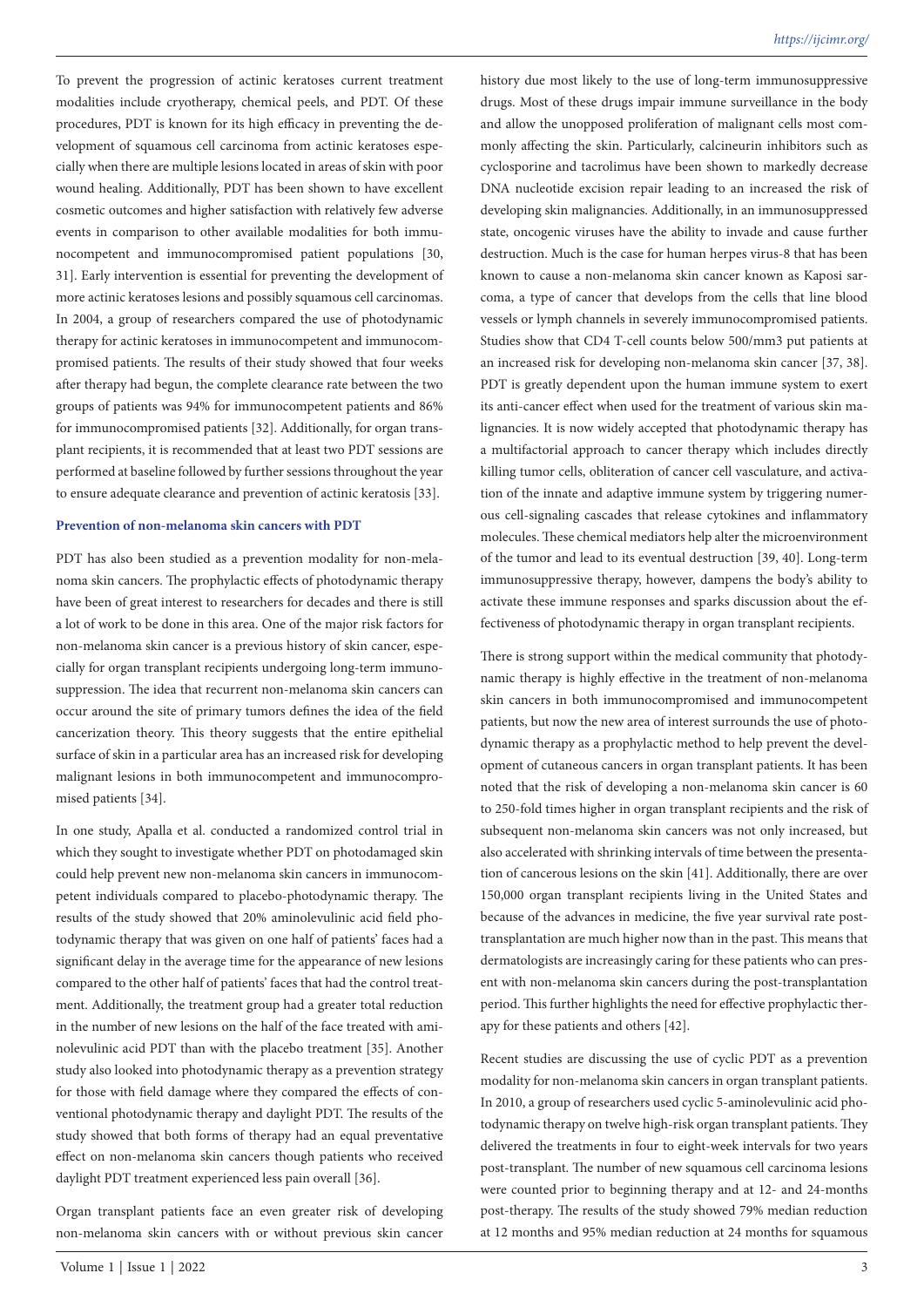cell carcinomas compared to the counts before therapy was initiated [43]. Another research team conducted a randomized controlled trial in which they studied cyclic PDT as a primary prevention method for skin dysplasia in twenty-five kidney transplant recipients. 63% of patients developing some form of skin dysplasia on untreated skin compared to only 28% in the PDT-treated skin. This study concluded that cyclic PDT treatments can delay the development of skin dysplasia that has the potential to develop into actinic keratoses and further into non-melanoma skin cancers in organ transplant recipients [44]. A recent systematic review and meta-analysis concluded that PDT is effective for both the prevention and treatment of pre-cancerous lesions and non-melanoma skin cancers in solid organ transplant recipients [45]. Despite the promising results by these types of studies, it is important to acknowledge the need for more research on this topic to determine the efficacy of PDT as prophylaxis for non-melanoma skin cancer in not only immunocompromised patients, but also for those who are immunocompetent.

## **Conclusion**

PDT is a well-tolerated, non-invasive skin cancer treatment that has very few long-term side effects and provides excellent cosmetic outcomes for patients. It has been shown to be an effective treatment modality for actinic keratoses and non-melanoma skin cancers in healthy patients as well as immunocompromised organ transplant recipients. The role of PDT as a prevention modality has been studied to a lesser degree and there is still a great need for further research on this topic. However, there is promising data from early studies on photodynamic therapy prophylaxis suggesting that the use of cyclic photodynamic therapy given in short intervals in the immediate years following transplant surgery can significantly help prevent the development and progression of both actinic keratoses and non-melanoma skin cancers in organ transplant recipients. Prophylactic PDT is entering the field of skin cancer management as a novel and innovative approach to decreasing morbidity from cutaneous cancers and thereby, increasing quality of life for patients.

**Conflicts:** The authors have no funding or conflicts of interest to declare.

# **References**

1. Marks R. An overview of skin cancers-incidence and causation. Cancer. 1995; 75:607-612.

2. Siegel JA, Korgavkar K, Weinstock MA. Current perspective on actinic keratosis: a review. Br J Dermatol. 2017; 177(2):350-358.

3. Losquadro WD. Anatomy of the Skin and the Pathogenesis of Non-melanoma Skin Cancer. Facial Plast Surg Clin North Am. 2017; 25(3):283-289.

4. Gordon R. Skin cancer: an overview of epidemiology and risk factors. Semin Oncol Nurs. 2013; 29(3):160-169.

5. Linares MA, Zakaria A, Nizran P. Skin Cancer. Prim Care. 2015; 42(4):645-659.

6. Que SKT, Zwald FO, Schmults CD. Cutaneous squamous cell carcinoma: Incidence, risk factors, diagnosis, and staging. J Am Acad Dermatol. 2018; 78(2):237-247.

7. Adami J, Gabel H, Lindelof B, et al. Cancer risk following organ transplantation: a Nationwide cohort study in Sweden. Br J Cancer. 2003; 89:1221-1227

8. Cohen DK, Lee PK. Photodynamic Therapy for Non-Melanoma Skin Cancers. Cancers (Basel). 2016; 8(10):90.

9. Ericson MB, Wennberg AM, Larkö O. Review of photodynamic therapy in actinic keratosis and basal cell carcinoma. Ther. Clin. Risk Manag. 2008; 4:1-9.

10. Henderson BW, Dougherty TJ. How does photodynamic therapy work? Photochem Photobiol. 1992; 55:145-57

11. Fritsch C, Homey B, Stahl W, Lehmann P, Ruzicka T, Sies H. Preferential relative porphyrin enrichment in solar keratoses upon topical application of 5-aminolevulinic acid methylester. Photochem Photobiol 1998; 68:218-221.

12. Helander L, Krokan HE, Johnsson A, Gederaas OA, & Plaetzer K. Red versus blue light illumination in hexyl 5-aminolevulinate photodynamic therapy: the influence of light color and irradiance on the treatment outcomein vitro. Journal of Biomedical Optics. 2014; 19:8.

13. Maytin EV, Kaw U, Ilyas M, Mack JA, Hu B. Blue light versus red light for photodynamic therapy of basal cell carcinoma in patients with Gorlin syndrome: A bilaterally controlled comparison study. Photodiagnosis Photodyn Ther. 2018; 22:7-13.

14. Lee PK, Kloser A. Current methods for Photodynamic Therapy in the US: Comparison of MAL/PDT and ALA/PDT. J. Drugs Dermatol. 2013; 12:925-930.

15. Tschen EH, Wong DS, et al. Photodynamic therapy using aminolaevulinic acid for patients with nonhyperkeratotic actinic keratoses of the face and scalp: Phase IV multicentre clinical trial with 12-month follow up. Br. J. Dermatol. 2006; 155:1262-1269.

16. Wiegell SR, Haedersdal M, Wulf HC. Cold water and pauses in illumination reduces pain during photodynamic therapy: A randomized clinical study. Acta Derm. Venereol. 2009; 89:145-149.

17. Greenberg JN, Zwald FO. Management of Skin Cancer in Solidorgan Transplant Recipients: A Multidisciplinary Approach. Dermatol Clin. 2011; 29:231.

18. Euvrard S, Kanitakis J, Claudy A. Skin cancers after organ transplantation. N Engl J Med. 2003; 348:1681.

19. Buoy AG, Yoo S, Alam M, et al. Distribution of skin type and skin cancer in organ transplant recipients. Arch Dermatol. 2010; 146:344.

20. Kang W, Sampaio MS, Huang E, Bunnapradist S. Association of Pretransplant Skin Cancer with Posttransplant Malignancy, Graft Failure and Death in Kidney Transplant Recipients. Transplantation. 2017; 101:1303.